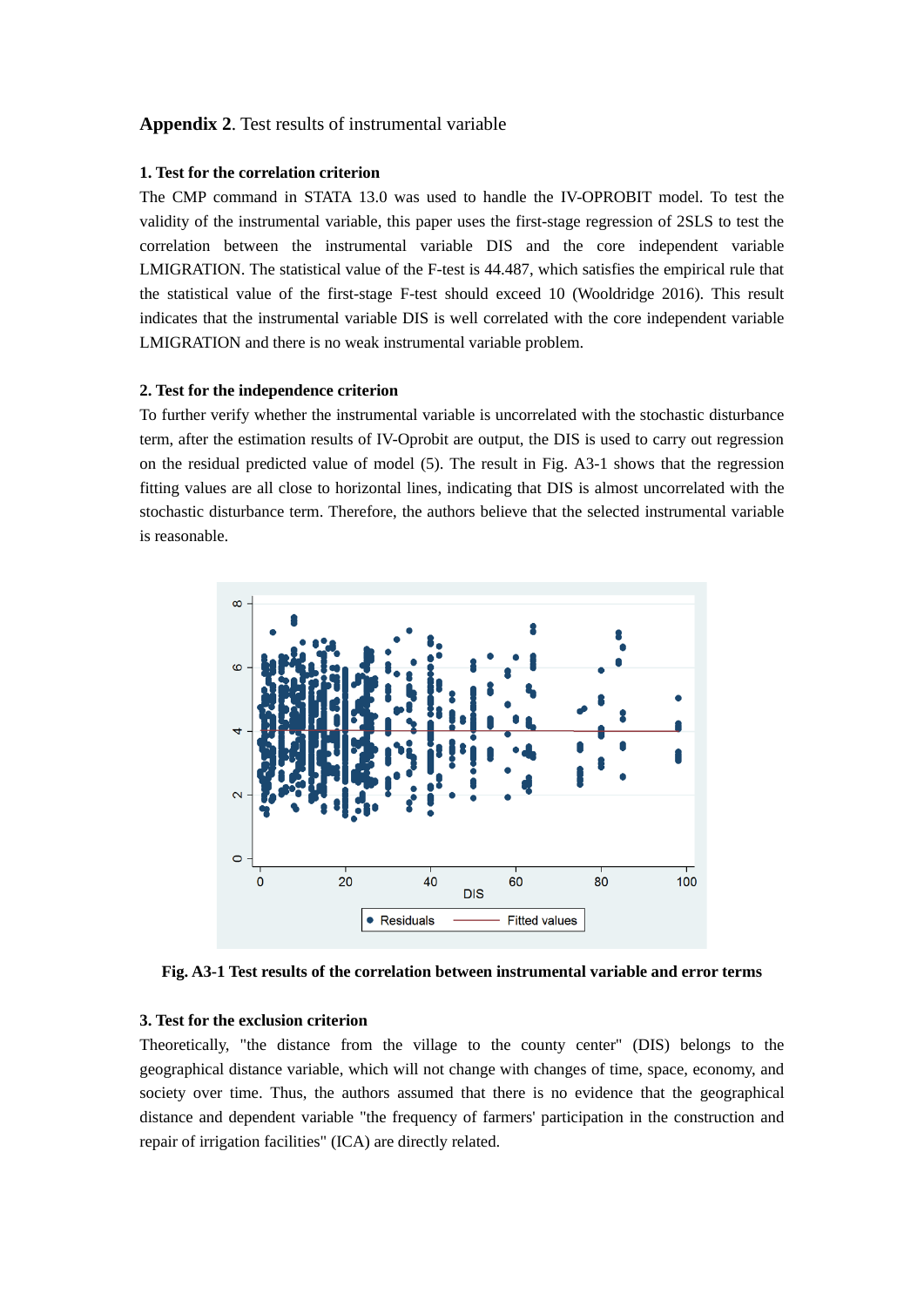According to existing literature, the distance between village and county center does not constitute a reasonable factor affecting farmers' participation in irrigation collective action. For example, while it has been shown that collective action on irrigation is better organized in areas close to market centers (Wang et al. 2021), other scholars showed that irrigation collective action can also be successful in mountainous areas far from the county center (Chai and Zeng. 2018).

From the sample selected in this paper, as shown in Fig. A3-2, if DIS is divided into five sections of 0-20 km, 20-30 km, 40-60 km, 60-80 km, and above 80 km, there is no significant difference in the degree of farmers participating in irrigation collective action in each section. This implies that there is no case where a certain degree of participation is concentrated in a certain distance section. Therefore, there is no significant evidence for a direct correlation between DIS and ICA.



**Fig. A3-2 Correlation test between instrumental variable and independent variable**

Finally, From the perspective of empirical testing, the mediating effect model (see in Appendix 2) can also be used to verify whether the DIS affects ICA solely through its impact on LMIGRATION (based on the utilized samples). With ICA as dependent variable, DIS as independent variable, and LMIGRATION as mediating variable, a mediating effect model is constructed as shown in Fig. A3-3. This figure also reports the estimated results. The estimated results of the correlation between DIS, LMIGRATION, and ICA show that the direct effect of DIS on ICA is not significant, indicating that no evidence has been found that DIS directly affects ICA. The impact of DIS on LMIGRATION and the impact of LMIGRATION on ICA are statistically significant, indicating that DIS will impact ICA through LMIGRATION. Such a result is called a complete mediation effect in the estimation of the mediation effect model, namely, DIS only affects the outcome variable ICA through LMIGRATION.